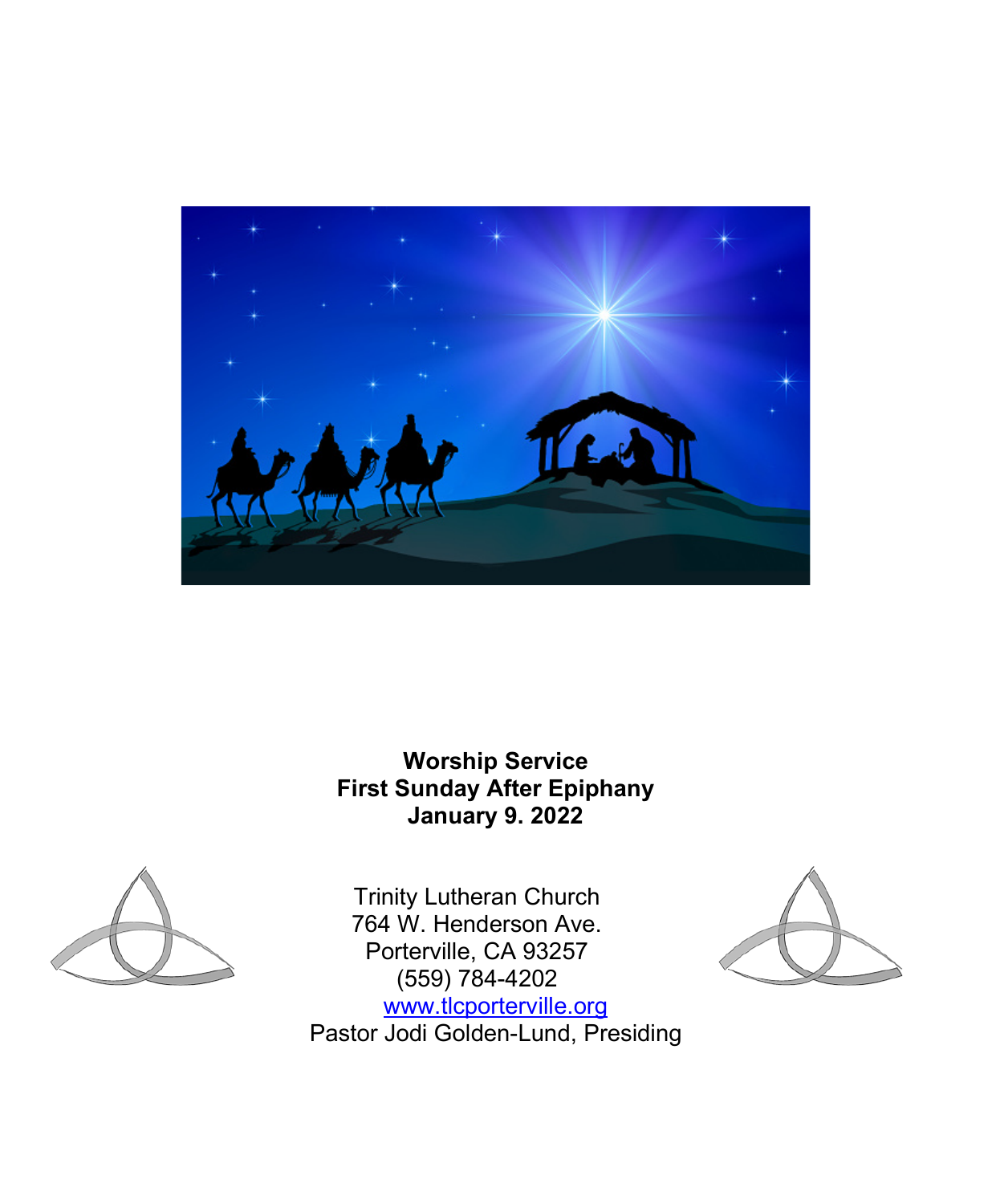# **God Gathers Us In to Worship**

Welcome

**Prelude** Jan Gibson

*Please stand as you are able*

**Gathering Song** *"The First Noel" ELW 300*

*Please be seated*

**Confession and Forgiveness**

*All may make the sign of the cross, the sign that is marked at baptism, as the presiding minister begins.*

| Leader:<br>People: | Blessed be the holy Trinity, $\pm$ one God,<br>who sends the word with angels,<br>who is made flesh among all peoples,<br>and who breathes peace on all the earth.<br>Amen.                                                                                                                                                                                                                           |
|--------------------|-------------------------------------------------------------------------------------------------------------------------------------------------------------------------------------------------------------------------------------------------------------------------------------------------------------------------------------------------------------------------------------------------------|
| Leader:            | In Christ, we are bold to name our sin and cry out for peace.                                                                                                                                                                                                                                                                                                                                         |
|                    | Silence is kept for reflection.                                                                                                                                                                                                                                                                                                                                                                       |
| Leader:            | Holy God,                                                                                                                                                                                                                                                                                                                                                                                             |
| People:            | we confess our sin before you.<br>We replace compassion with competition.<br>We seek what is mighty while ignoring the meek.<br>We are quick to anger but slow to forgive.<br>We have not put on love in harmony with you.<br>Wrap us in the grace of your powerful Word.<br>Swaddle our hearts with your peace,<br>that all we do, in word or deed,<br>may reflect your love born among us.<br>Amen. |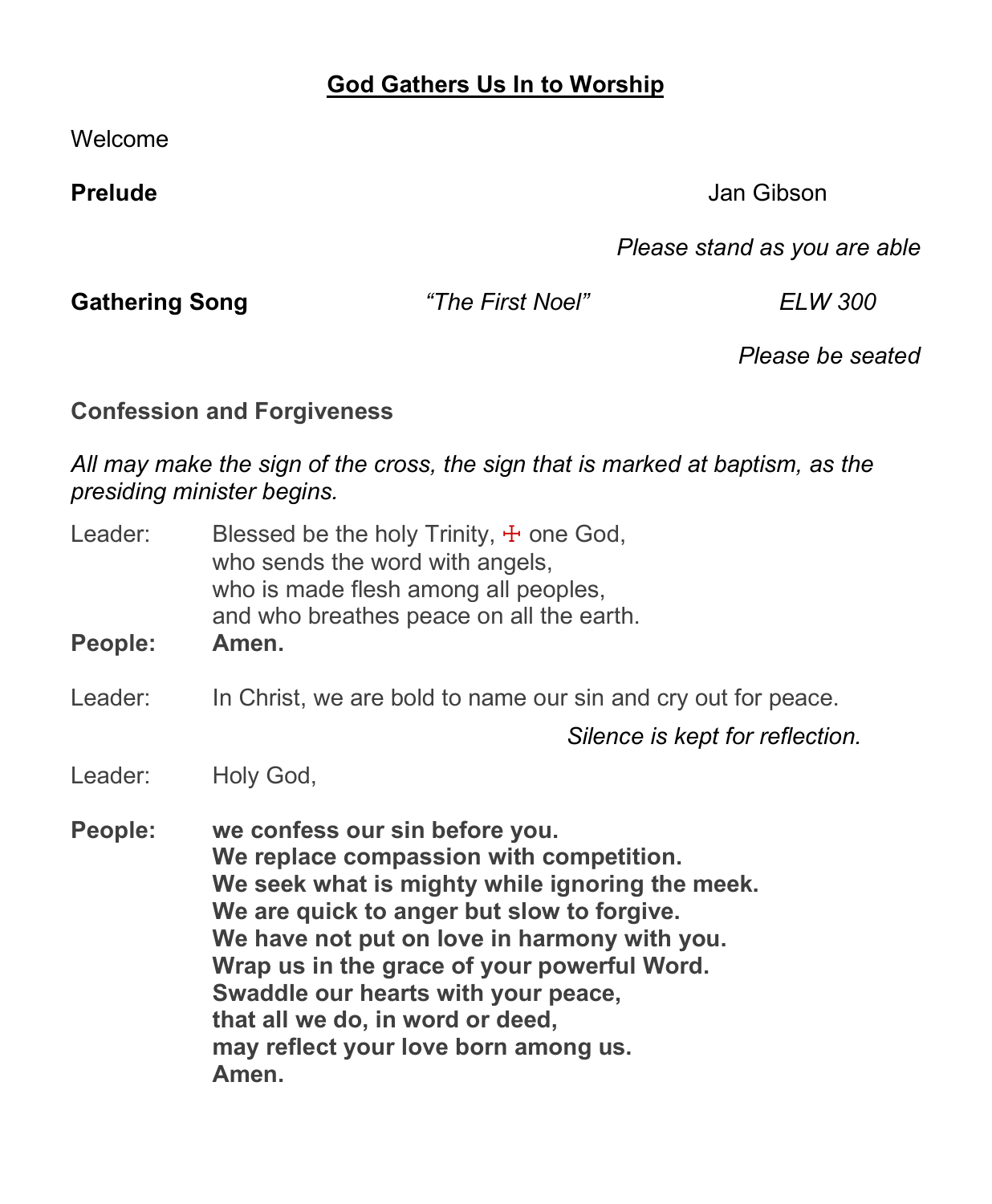Leader: I bring you good news of great joy for all people: God has come among us in the child born of Mary, Christ the Lord.  $+$  In Christ your sins are forgiven and you are clothed in peace.

**People: Amen.**

- Leader: The grace of our Lord Jesus Christ, the love of God and the Communion of the Holy Spirit be with you all.
- **People: And also with you.**
- **Greeting**

# **Prayer of the Day**

- Leader: Almighty and ever-living God.
- **People: you revealed the incarnation of your Son by the brilliant shining of a star. Shine the light of your justice always in our hearts and over all lands, and accept our lives as the treasure we offer in your praise and for your service, through Jesus Christ, our Savior and Lord, who lives and reigns with you and the Holy Spirit, one God, now and forever. Amen.**

*Please be seated*

# **God Proclaims His Holy Word**

# **First Reading: Isaiah 60:1-6**

*Jerusalem is assured that nations will make a pilgrimage to her because the light of God's presence is in her midst. The bountiful food of the sea and the profits of international trade will come streaming to Jerusalem and thereby declare God's praise.*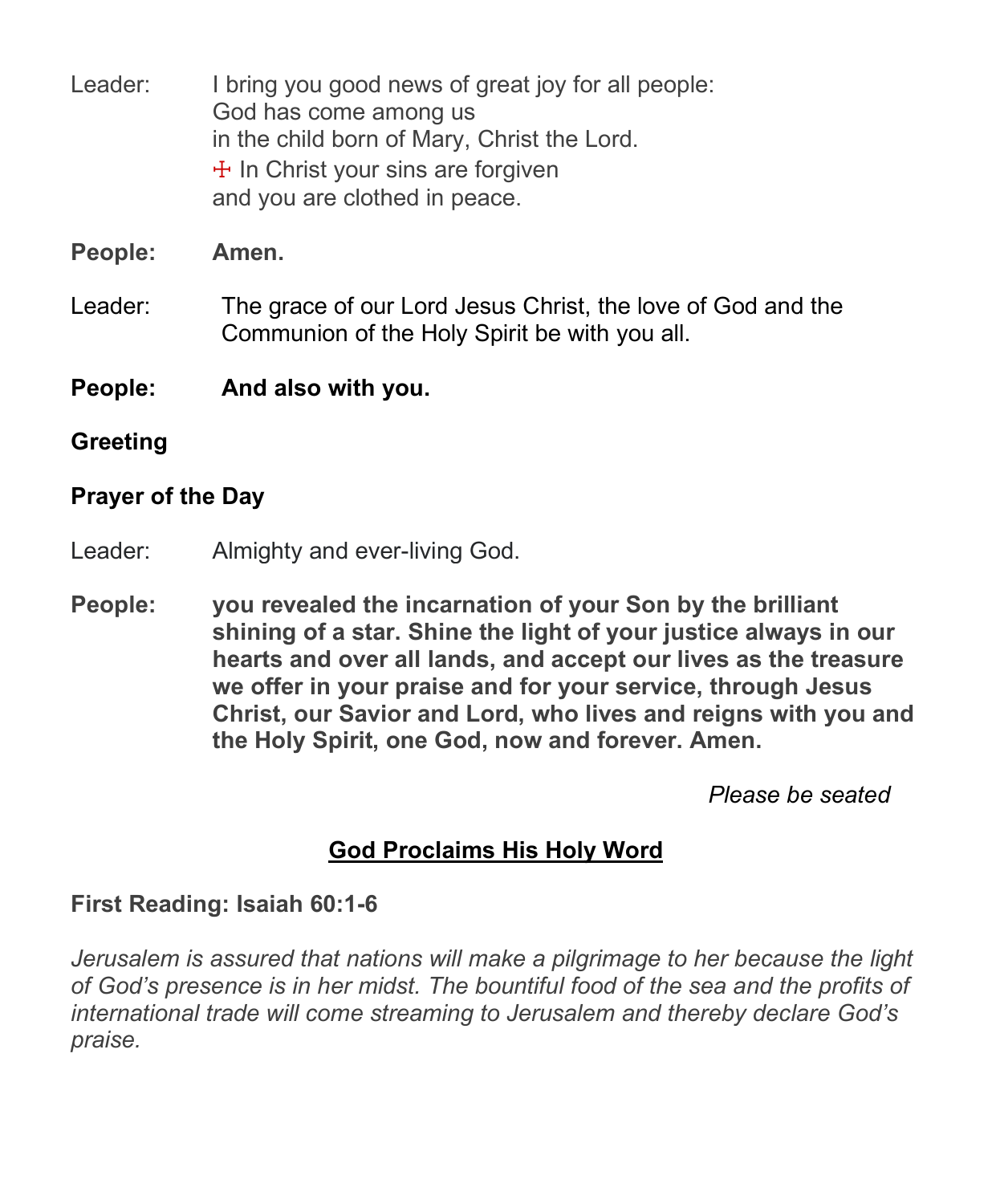<sup>1</sup>Arise, shine; for your light has come, and the glory of the Lord has risen upon you. 2For darkness shall cover the earth, and thick darkness the peoples; but the Lord will arise upon you, and his glory will appear over you. <sup>3</sup>Nations shall come to your light, and rulers to the brightness of your dawn. <sup>4</sup> Lift up your eyes and look around; they all gather together, they come to you; your sons shall come from far away, and your daughters shall be carried on their nurses' arms. <sup>5</sup>Then you shall see and be radiant; your heart shall thrill and rejoice, because the abundance of the sea shall be brought to you, the wealth of the nations shall come to you. <sup>6</sup>A multitude of camels shall cover you, the young camels of Midian and Ephah; all those from Sheba shall come. They shall bring gold and frankincense, and shall proclaim the praise of the Lord.

# **Psalm: Psalm 72:1-7, 10-14**

*All kings shall bow down before him. (Ps. 72:11) Please read responsively.*

- R: <sup>1</sup>Give the king your justice, O God, and your righteousness to the king's son;
- **P: 2that he may rule your people righteously and the poor with justice;**
- $R:$ <sup>3</sup>that the mountains may bring prosperity to the people, and the hills, in righteousness.
- **P: 4Let him defend the needy among the people, rescue the poor, and crush the oppressor.**
- R: <sup>5</sup>May he live as long as the sun and moon endure,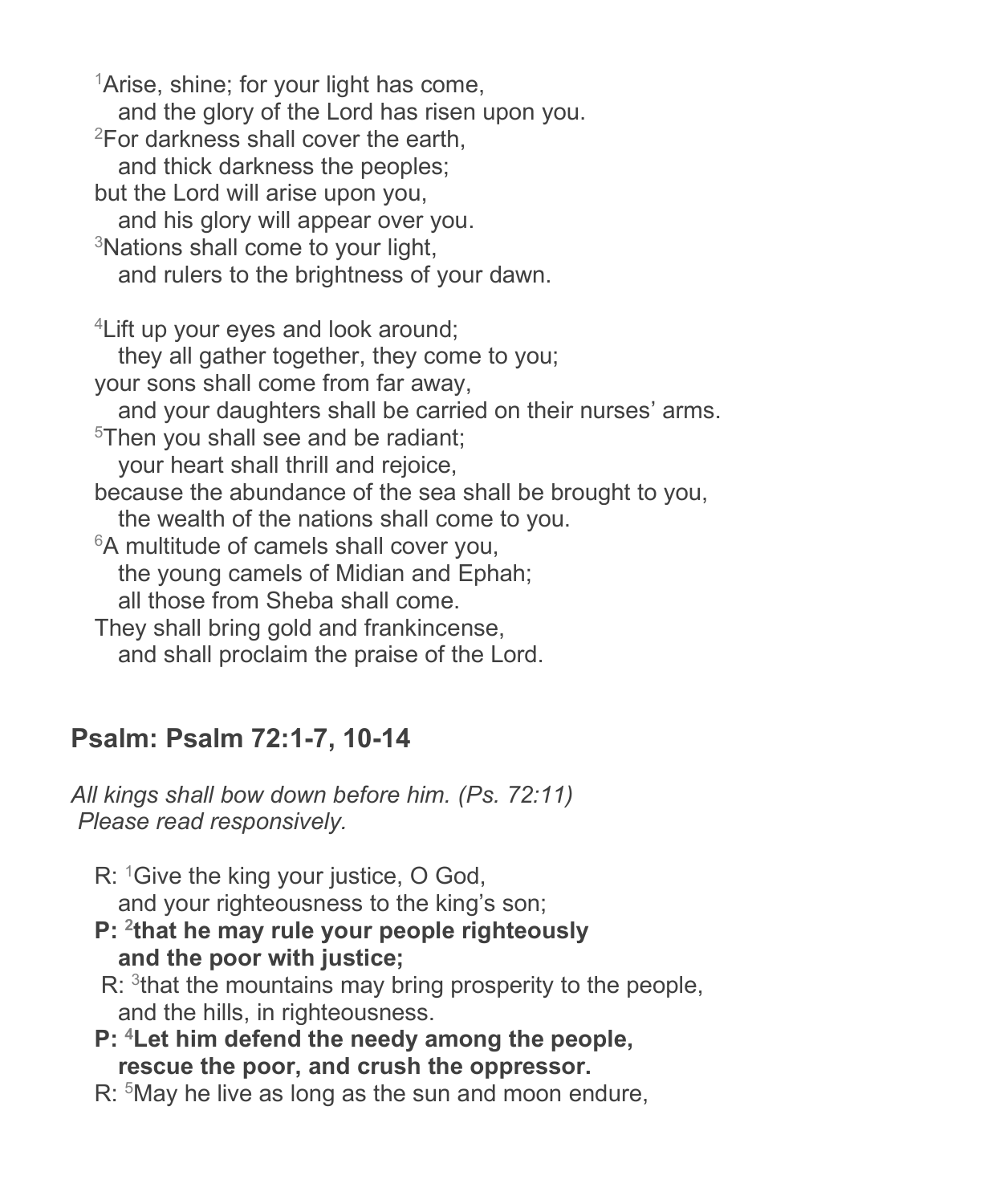from one generation to another.

- **P: 6Let him come down like rain upon the mown field, like showers that water the earth.**
- R: 7In his time may the righteous flourish; and let there be an abundance of peace till the moon shall be no more.
- **P: 10May the kings of Tarshish and of the isles pay tribute, and the kings of Sheba and Seba offer gifts.**
- R: <sup>11</sup>May all kings bow down before him, and all the nations do him service.
- **P: 12For the king delivers the poor who cry out in distress, the oppressed, and those who have no helper.**
- R: <sup>13</sup>He has compassion on the lowly and poor, and preserves the lives of the needy.
- **P: 14From oppression and violence he redeems their lives, and precious is their blood in his sight.**

# **Second Reading: Ephesians 3:1-12**

*What had been hidden from previous generations is now made known through the gospel ministry of Paul and others. In Christ both Jews and Gentiles participate in the richness of God's promised salvation.*

1This is the reason that I Paul am a prisoner for Christ Jesus for the sake of you Gentiles—2for surely you have already heard of the commission of God's grace that was given me for you,  $3$  and how the mystery was made known to me by revelation, as I wrote above in a few words,  $4a$  reading of which will enable you to perceive my understanding of the mystery of Christ.<sup>5</sup>In former generations this mystery was not made known to humankind, as it has now been revealed to his holy apostles and prophets by the Spirit:  $6$ that is, the Gentiles have become heirs with us, members of the same body, and sharers in the promise in Christ Jesus through the gospel.

 $7$ Of this gospel I have become a servant according to the gift of God's grace that was given me by the working of God's power.  $8$ Although I am the very least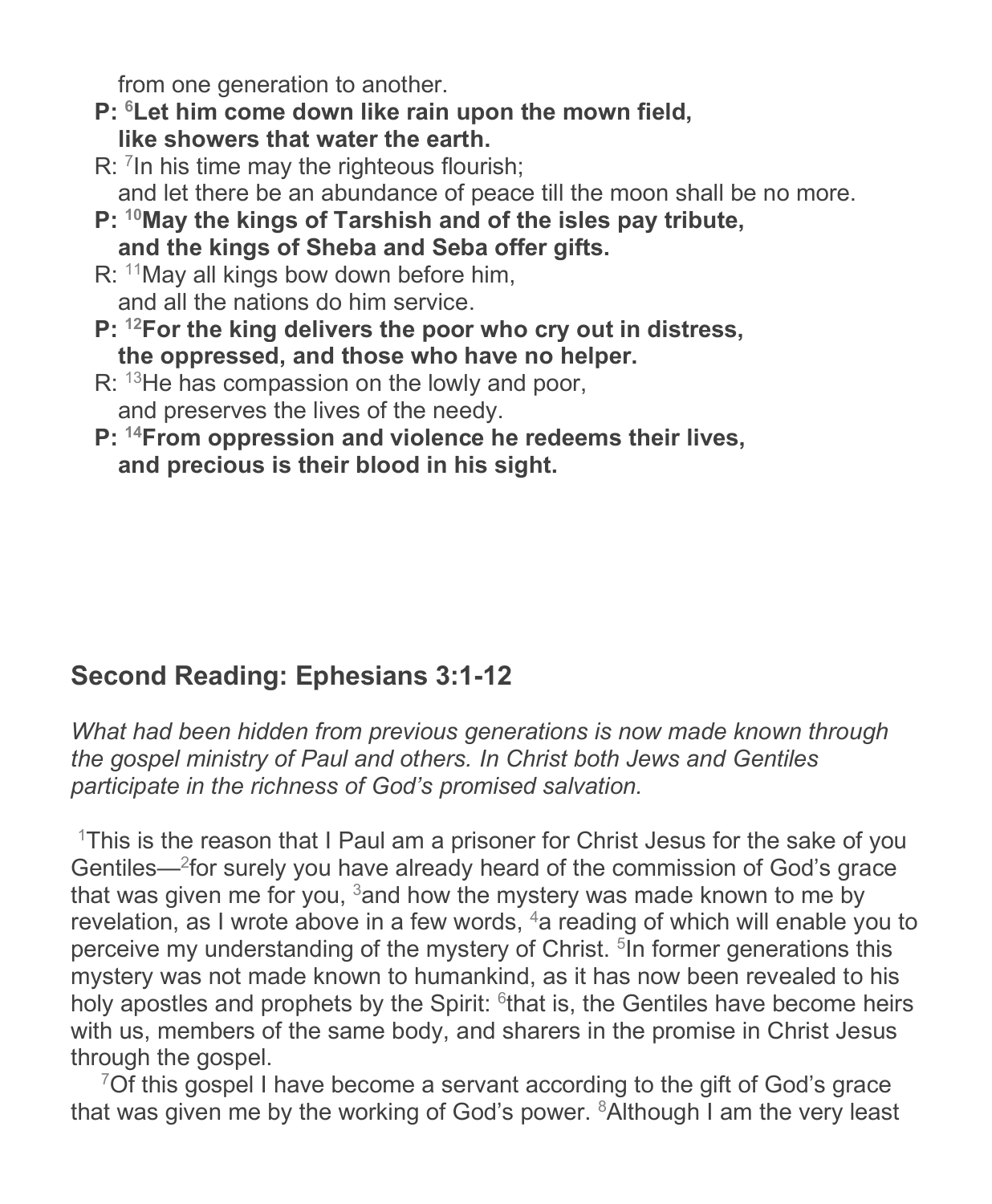of all the saints, this grace was given to me to bring to the Gentiles the news of the boundless riches of Christ,  $9$  and to make everyone see what is the plan of the mystery hidden for ages in God who created all things; <sup>10</sup>so that through the church the wisdom of God in its rich variety might now be made known to the rulers and authorities in the heavenly places. <sup>11</sup>This was in accordance with the eternal purpose that he has carried out in Christ Jesus our Lord, 12through faith in whom we have access to God in boldness and confidence

Leader: Word of God. Word of Life

**People: Thanks be to God.**

# **Gospel Reading: Matthew 2:1-12**

*God's promise shines bright in the night as magi follow a star to honor a new king. Strangers from a faraway land, they welcome the long-awaited messiah of Israel.*

 $1$ In the time of King Herod, after Jesus was born in Bethlehem of Judea, magi from the East came to Jerusalem,  $^2$  asking, "Where is the child who has been born king of the Jews? For we observed his star at its rising, and have come to pay him homage." 3When King Herod heard this, he was frightened, and all Jerusalem with him; 4and calling together all the chief priests and scribes of the people, he inquired of them where the Messiah was to be born.  $5$ They told him, "In Bethlehem of Judea; for so it has been written by the prophet:

 $6'$ And you, Bethlehem, in the land of Judah,

are by no means least among the rulers of Judah;

for from you shall come a ruler

who is to shepherd my people Israel.'"

 $7$ Then Herod secretly called for the magi and learned from them the exact time when the star had appeared.  $8$ Then he sent them to Bethlehem, saying, "Go and search diligently for the child; and when you have found him, bring me word so that I may also go and pay him homage."  $9$ When they had heard the king, they set out; and there, ahead of them, went the star that they had seen at its rising, until it stopped over the place where the child was.  $10$ When they saw that the star had stopped, they were overwhelmed with joy.  $11$ On entering the house, they saw the child with Mary his mother; and they knelt down and paid him homage. Then, opening their treasure chests, they offered him gifts of gold, frankincense, and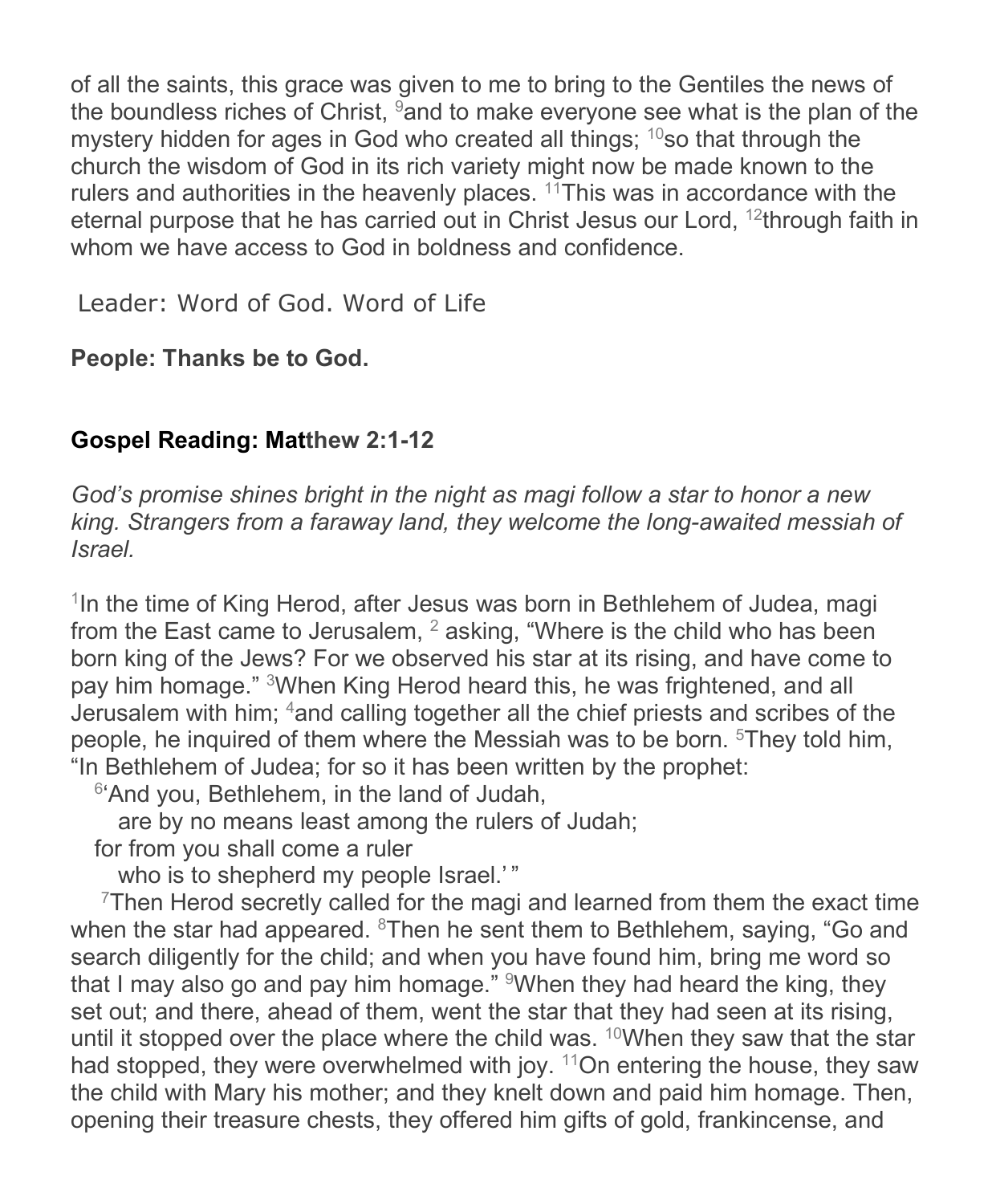myrrh.  $12$ And having been warned in a dream not to return to Herod, they left for their own country by another road.

Leader: Gospel of the Lord

**People: Praise to you, O Christ**

*Please be seated*

**Message** "The Twelve Days of Christmas: A Theological Chronology" Dr. David Hensley

*Please stand as you are able*

**Song** *"We Three Kings of Orient Are" (insert)*

#### **Confession of Faith/Apostle's Creed**

Leader: Let us confess our faith, using the words of the Apostles' Creed:

**People: I believe in God, the Father almighty, creator of heaven and earth. I believe in Jesus Christ, God's only Son, our Lord. He was conceived by the power of the Holy Spirit and born of the Virgin Mary. He suffered under Pontius Pilate, was crucified, died, and was buried. He descended into hell. On the third day he rose again. He ascended into heaven and is seated at the right hand of the Father. He will come again to judge the living and the dead. I believe in the Holy Spirit, the holy catholic Church, the communion of saints, the forgiveness of sins, the resurrection of the body, and the life everlasting. Amen**

# **Prayers of the People**

*A series of petitions will be offered for the sake of those in need within the church and within the community and world.*

Leader: Merciful God

**People: Receive our prayer**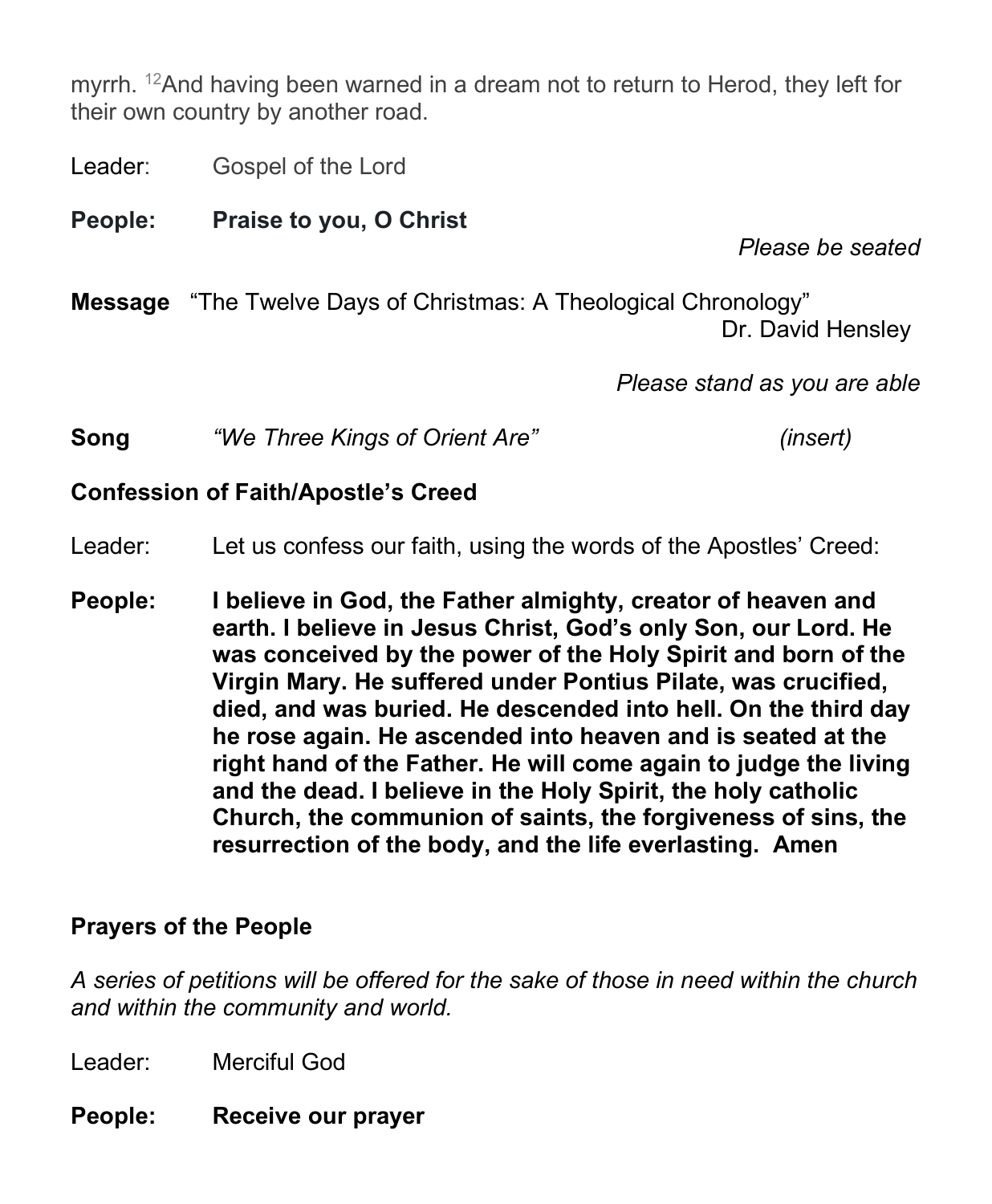# **Passing the Peace**

- Leader: The peace of the risen Lord be with you always.
- **People: And also with you.**

# **God Nourishes Us at His Holy Table**

# **Offering Prayer**

- Leader Gracious God, your Word-made-flesh brings harmony to the earth. As we offer ourselves and these your gifts, prepare us to receive the grace and truth you offer at this table and renew in us the song of your salvation, in Jesus Christ our Savior.
- **People: Amen.**

*Please stand as you are able*

# **Words of Institution**

Leader: On the night in which he was betrayed, our Lord Jesus took bread, gave thanks, broke it, and gave it to his disciples, saying: "Take and eat; this is my body, given for you. Do this for the remembrance of me." And again, after supper, he took the cup, gave thanks and gave it for all to drink, saying: "This cup is the new covenant in my blood, shed for you and for all people for the forgiveness of sin. Do this for the remembrance of me."

# **The Lord's Prayer**

Leader: Remember us in your Kingdom, Lord. Teach us to pray, saying from our hearts: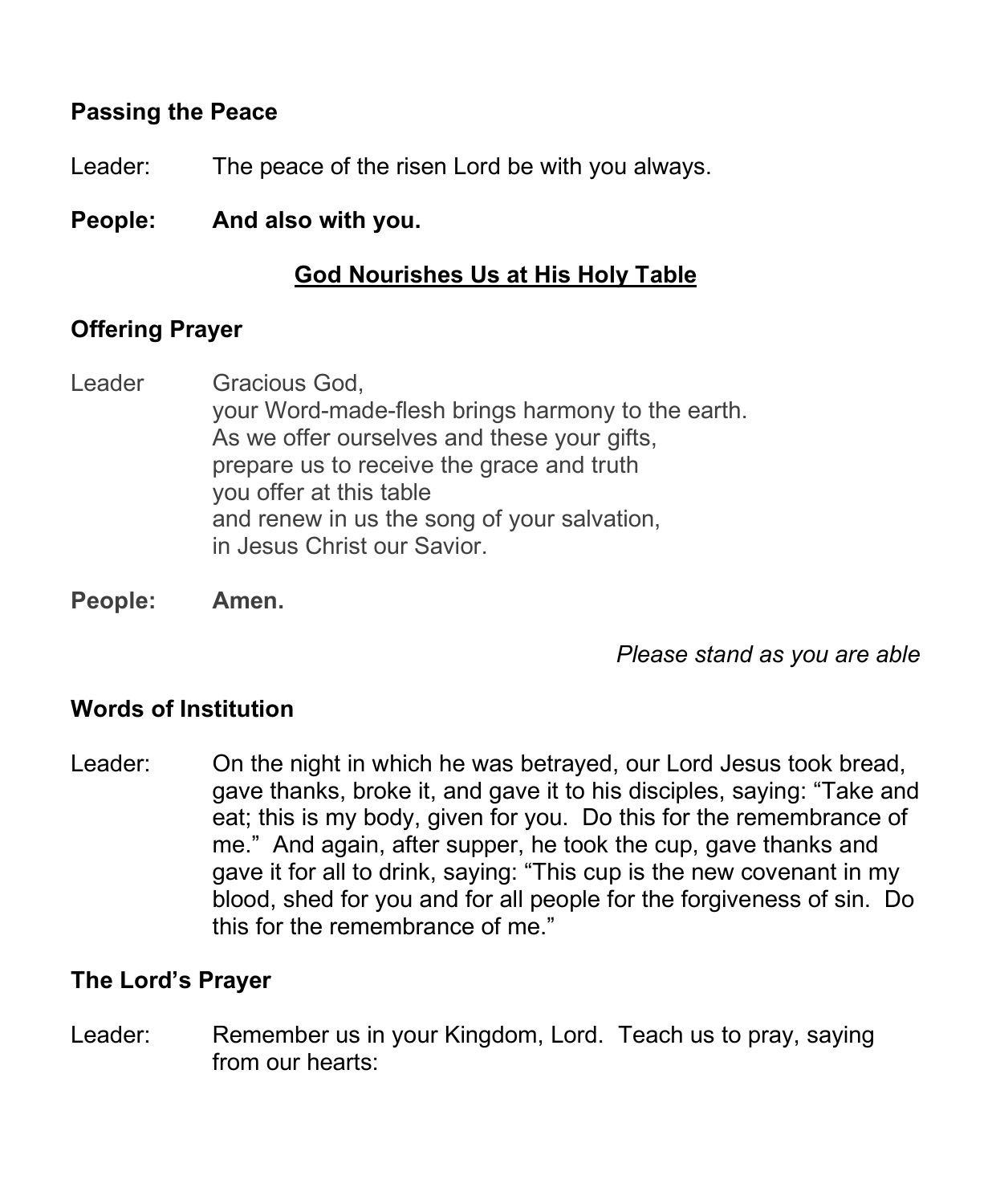**People: Our Father in heaven, hallowed be your name, your kingdom come, your will be done on earth as in heaven. Give us today our daily bread. Forgive us our sins as we forgive those who sin against us. Save us from the time of trial and deliver us from evil. For the kingdom, the power, and the glory are yours, now and forever. Amen.**

# **God Sends Us Out To Love and Serve Others**

#### **Announcements**

*Please stand as you are able*

# **Benediction and Blessing**

- Leader: The God of Hope fill us with all joy and peace in believing, so that we may abound in hope by the power of the Holy Spirit, through Christ Jesus for whom we wait.
- **People: Amen.**
- **Sending Song** *"As with Gladness Men of Old" ELW 302*

# **Dismissal**

- Leader: Go in peace, Rejoice in Christ our Savior
- **People: Thanks be to God**

**Postlude Contract Contract Contract Contract Contract Contract Contract Contract Contract Contract Contract Contract Contract Contract Contract Contract Contract Contract Contract Contract Contract Contract Contract Con** 

# *From Sundays and Seasons.com. Copyright 2021 Augsburg Fortress. All rights reserved. Reprinted by permission under Augsburg Fortress Liturgies Annual License #SAS004818, Augsburg Fortress Hymns License #24181.*

*Permission to reprint, podcast, and / or stream the music in this service obtained from ONE LICENSE #A-713732 and CCLI copyright license #437816, CCLI Streaming License #20663284. All rights reserved*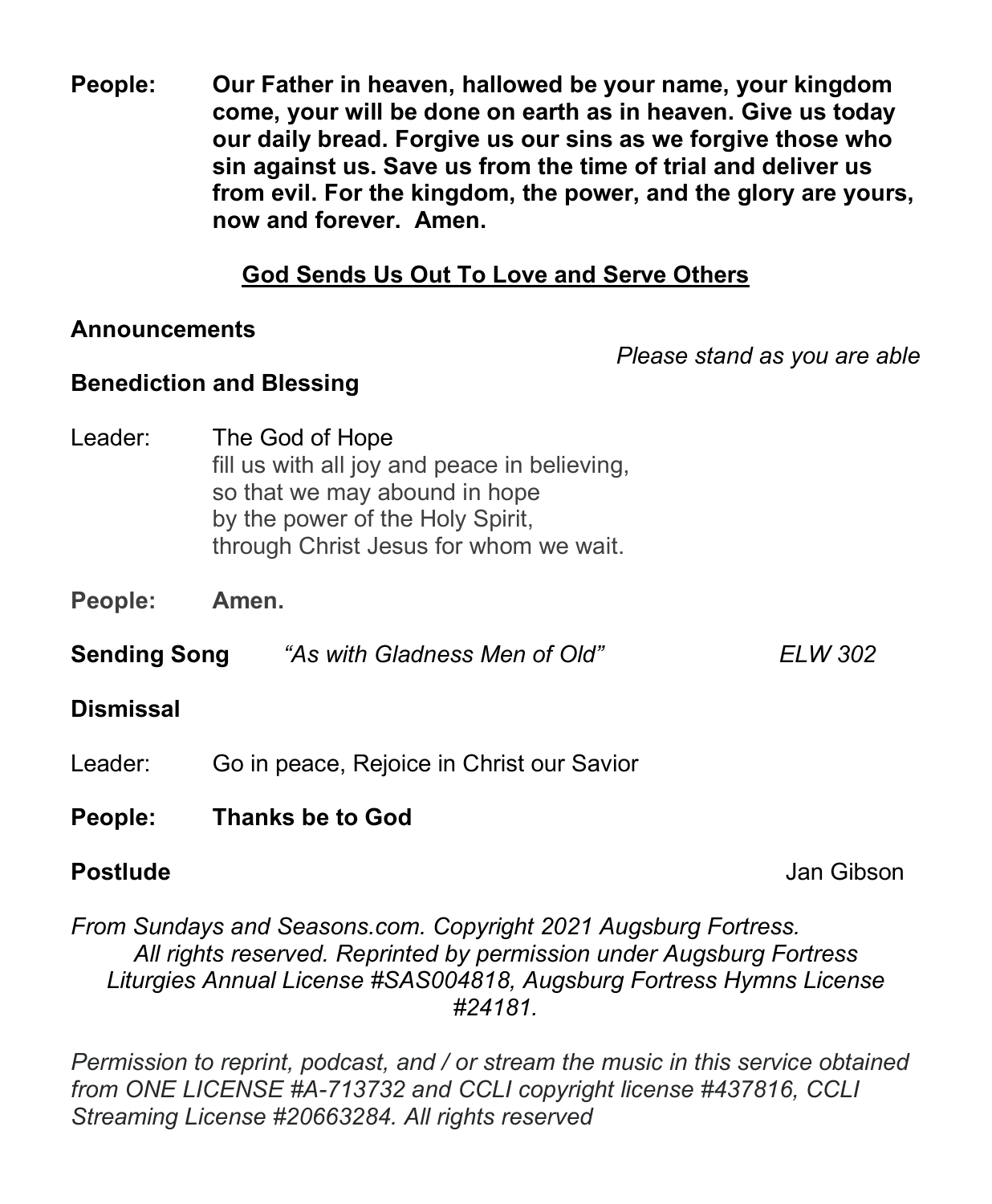**orship Leaders:**  $\mu$ no proditionally into a relationship w Keyboardist: Jan Gibson, Jan Gibson, Jan Gibson, Jan Gibson, Jan Gibson, Jan Gibson, Jan Gibson, Jan Gibson, Jan Gibson, Jan Gibson, Jan Gibson, Jan Gibson, Jan Gibson, Jan Gibson, Jan Gibson, Jan Gibson, Jan Gibson, Jan G *The mission of Trinity Lutheran Church: Sharing God's love and grace, we invite, embrace and nurture everyone, unconditionally, into a relationship with God through Jesus Christ.*

| Alice Christianson  |
|---------------------|
| Jan Gibson          |
| San Juanita Baldwin |
| Kathryn Benander    |
| Ann Marie Wagstaff  |
| <b>Marvin Sharp</b> |
|                     |
| Julie McIntosh      |
| <b>Ray Cauwet</b>   |
|                     |
| <b>Jill Stokes</b>  |
|                     |

# **Staff of TLC:**

| Jodi Golden-Lund          |
|---------------------------|
| <b>Toni Dumont</b>        |
| Ron Benander              |
| Jan Gibson                |
| <b>Alice Christianson</b> |
| Dave Hensley              |
|                           |

Weekly Scriptures to read at home:

Isaiah 62: 1-5 Psalm 36: 5-10 1 Corinthians 12: 1-11 John 2 1-11

**Birthdays: Anniversaries:**  Linda Johnson 10<sup>th</sup> No Anniversaries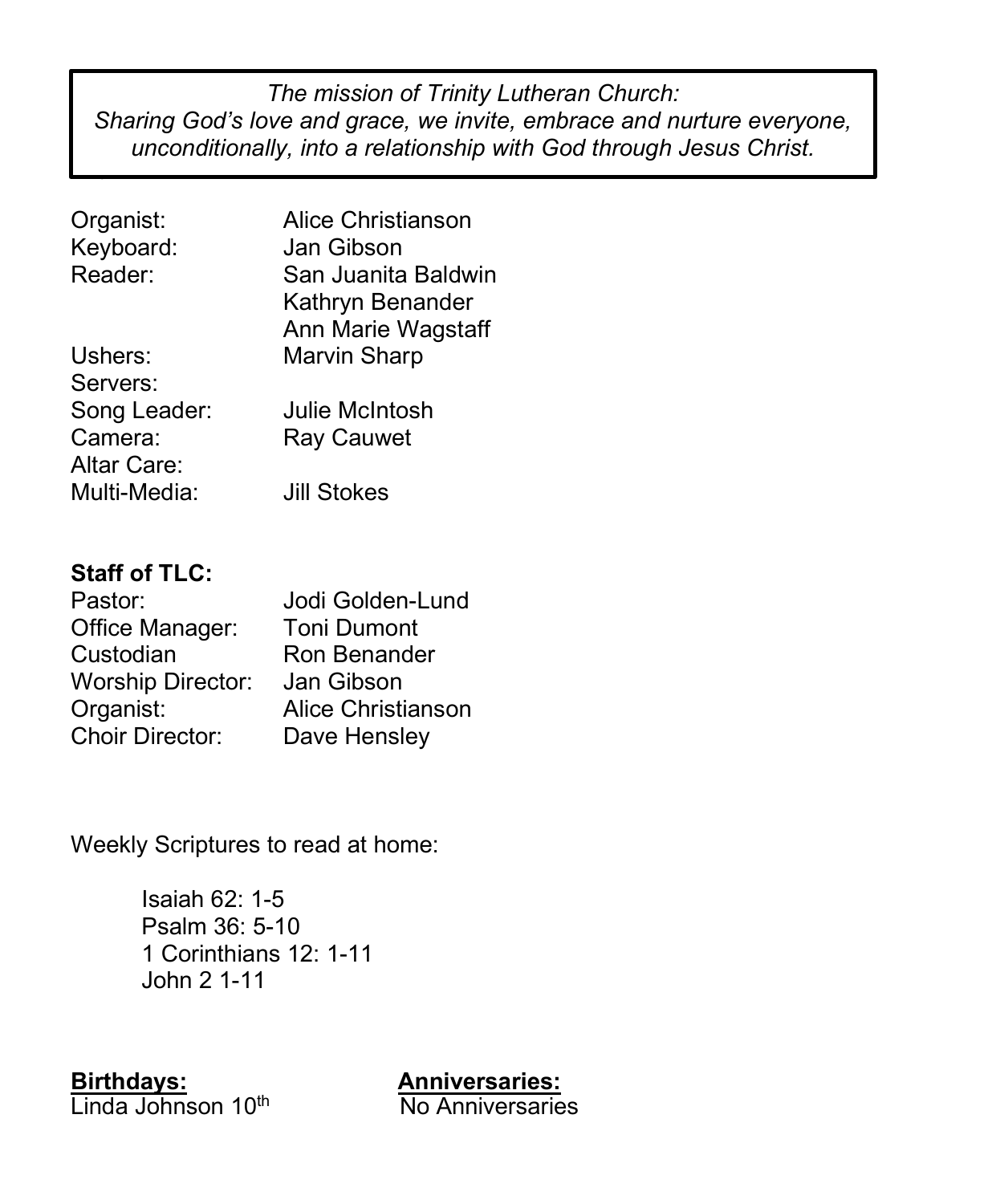#### **New Prayer Concerns**

For Tim Olson's mother, Terry Prandini who was hospitalized with Covid while visiting Memphis. Prayers in hope that my new orthopedist will see fit to give me surgery as soon as possible. My appointment is on Feb 3<sup>rd</sup>. (Juanita Baldwin)

Family and friends of Carolyn (Susan Firestone)

Prayers for her safe move to Humboldt County. Possibly happening this week. (Judy Trimble)

#### **Continuing Prayer Concerns**

For Joy Harvey's niece, Natalie and her family. Natalie's husband, Doug was killed in a tragic plane accident in El Cajon along with the copilot and two nurses. He leaves behind his wife, Natalie and two daughters, Mariah (16) and Sofia (11). Please pray for Joy and her loved ones and also for the other families who lost loved ones.

For the family and friends of Terry Caralin, who passed away before Christmas (Susan Firestone) For Norma Brown for recovery from a stroke (Jill McIntosh)

For Karin Wiseman and her family. Linn passed away unexpectedly on Monday December 20th. For safe travels for all those traveling for the holidays and safety from Covid. (Juanita Baldwin) For Jordan as she goes through chemotherapy that it may bring complete healing. (Muriel Josten)

For tiny Isla and Eleanor as they continue to struggle and fight for their lives at Childrens Hospital. We praise you for the healing miracles in their lives already (Muriel Josten) For Stephanie as she heals physically and emotionally from her late term miscarriage .(Muriel Josten)

For Debbie, daughter-in-law of Art and Karen Cardell who broke her ankle requiring surgery and is having a painful recovery.

For Ernie Rodriquez who had his surgery on Dec  $22<sup>nd</sup>$  and is currently recovering. We pray for his complete healing, adjustment to post-surgery conditions, patience, peace and God's Blessings for Ernie and his family as they travel together down the road to recuperation. (Carolyn Sharp) For Carol Bentz, who has been diagnosed with cancer and will be having surgery.

For Marga Schaefer who has returned home from the Rehab Center and needs prayers for continued healing and a smooth transition to normal living after 4 months of recuperation in medical settings (Carolyn Sharp)

Peggy Holt - for healing and comfort due to health problems and continued healing after surgery Julie Elston - for continued health concerns

Brian Nelson (Scott Nelson) - for continuing health concerns

La Vida Nueva UMC - for God to prosper our partnership in the gospel

The Sierra-Pacific Synod - for wisdom and a spirit of true fellowship in our shared ministries Foothill Presbyterian - for God's blessing on our partnership with their community

#### **Those unable to worship with us:**